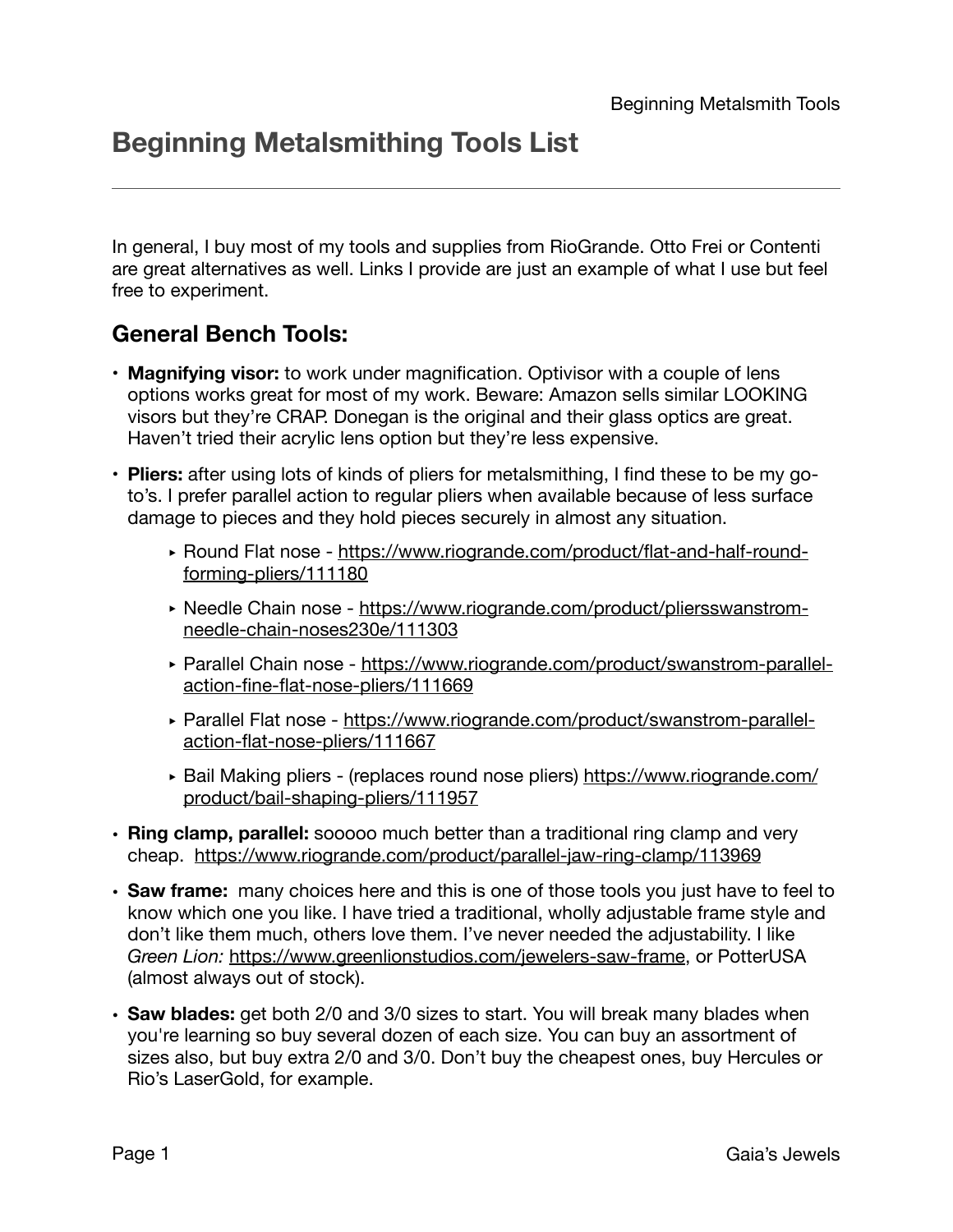- **• Hammers:** there are hammers for hitting other tools and hammers for hitting your precious metal work pieces, NOT to be confused!
	- **‣**Chasing hammer for hitting tools, flat face [https://www.riogrande.com/](https://www.riogrande.com/product/fretz-revere-chasing-and-riveting-hammer-r-cr/112395) [product/fretz-revere-chasing-and-riveting-hammer-r-cr/112395](https://www.riogrande.com/product/fretz-revere-chasing-and-riveting-hammer-r-cr/112395)
	- **‣**[Non-marring dead blow hammer https://www.riogrande.com/product/delrin](https://www.riogrande.com/product/delrin-deadblow-hammer-cross-peen-and-flat/112472)[deadblow-hammer-cross-peen-and-flat/112472](https://www.riogrande.com/product/delrin-deadblow-hammer-cross-peen-and-flat/112472)
	- **‣**Goldsmith/Cross Peen hammer for general purpose work piece hitting [https://www.riogrande.com/product/fretz-revere-goldsmith-and-cross-peen](https://www.riogrande.com/product/fretz-revere-goldsmith-and-cross-peen-hammer-r-gf/112396)[hammer-r-gf/112396](https://www.riogrande.com/product/fretz-revere-goldsmith-and-cross-peen-hammer-r-gf/112396)
- **• Bench block:** 4 x 4 inch is a good size to start. Get an old mouse pad to put under it to dampen the sound.
- **• Bench pin:** type depends on your work area, might be a good idea to get a clamp on to start.<https://www.ottofrei.com/Combination-Bench-Pin-Anvil>. Ultimately, I recommend a GRS system.
- **• Sand paper:** this stuff rocks! Can be used wet or dry and it lasts a long time, has [more consistent grain size \(better results\). https://www.riogrande.com/product/3m](https://www.riogrande.com/product/3m-imperial-micro-finishing-film-assortment/337310)[imperial-micro-finishing-film-assortment/337310](https://www.riogrande.com/product/3m-imperial-micro-finishing-film-assortment/337310)
- **• Scribe**
- **• Dividers:** don't go cheap here. I recommend Starrett. [https://www.riogrande.com/](https://www.riogrande.com/product/starrett-deluxe-divider/116171) [product/starrett-deluxe-divider/116171](https://www.riogrande.com/product/starrett-deluxe-divider/116171)
- **• Center punch:** <https://www.riogrande.com/product/center-punch/118116>
- **• Caliper, digital preferred**
- **• Metal ruler, metric**
- **• Needle files:** don't go cheap on files. After expensive trial and error, I recommend two sets of these, one set in cut 2 (coarse) and one set in cut 4 (finer). [https://](https://contenti.com/grobet-12-file-needle-file-sets) [contenti.com/grobet-12-file-needle-file-sets](https://contenti.com/grobet-12-file-needle-file-sets)
- **• Precision files:** again, don't go cheap. I'd recommend starting with the following shapes:
	- **‣**Barrett 4" Cut 0, Cut 2, and Cut 4. [https://www.ottofrei.com/Grobet-](https://www.ottofrei.com/Grobet-Precision-Files-Barrette)[Precision-Files-Barrette](https://www.ottofrei.com/Grobet-Precision-Files-Barrette)
	- **‣**[Crossing 4" Cut 2 to start, https://www.ottofrei.com/Glardon-Vallorbe-](https://www.ottofrei.com/Glardon-Vallorbe-Crossing-Precision-Files-LP1960)[Crossing-Precision-Files-LP1960](https://www.ottofrei.com/Glardon-Vallorbe-Crossing-Precision-Files-LP1960)
	- ‣ Half round 4" Cut 2 to start, [https://www.ottofrei.com/Grobet-Half-Round-](https://www.ottofrei.com/Grobet-Half-Round-Precision-Files)[Precision-Files](https://www.ottofrei.com/Grobet-Half-Round-Precision-Files)